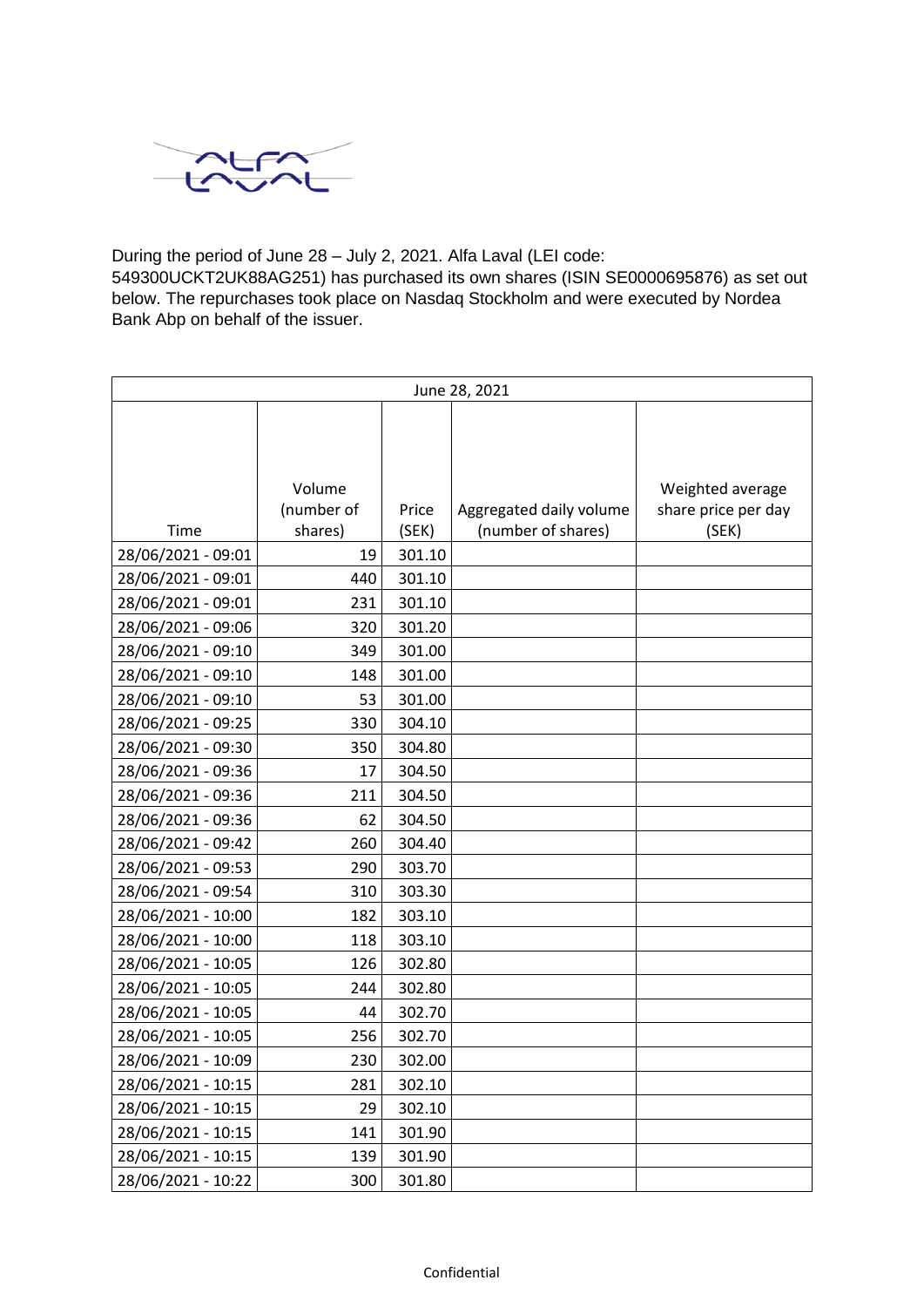| 28/06/2021 - 10:37 | 290   | 301.40 |  |
|--------------------|-------|--------|--|
| 28/06/2021 - 10:40 | 340   | 301.20 |  |
| 28/06/2021 - 10:45 | 193   | 301.30 |  |
| 28/06/2021 - 10:45 | 57    | 301.30 |  |
| 28/06/2021 - 11:13 | 290   | 302.00 |  |
| 28/06/2021 - 11:35 | 300   | 302.00 |  |
| 28/06/2021 - 11:40 | 310   | 302.00 |  |
| 28/06/2021 - 12:00 | 240   | 301.90 |  |
| 28/06/2021 - 12:00 | 30    | 301.90 |  |
| 28/06/2021 - 12:07 | 330   | 301.80 |  |
| 28/06/2021 - 12:07 | 270   | 301.80 |  |
| 28/06/2021 - 12:10 | 142   | 301.70 |  |
| 28/06/2021 - 12:10 | 178   | 301.70 |  |
| 28/06/2021 - 12:10 | 96    | 301.60 |  |
| 28/06/2021 - 12:10 | 63    | 301.60 |  |
| 28/06/2021 - 12:10 | 141   | 301.60 |  |
| 28/06/2021 - 12:20 | 320   | 301.70 |  |
| 28/06/2021 - 12:20 | 230   | 301.50 |  |
| 28/06/2021 - 12:25 | 300   | 301.30 |  |
| 28/06/2021 - 12:31 | 310   | 301.50 |  |
| 28/06/2021 - 12:50 | 300   | 301.40 |  |
| 28/06/2021 - 13:13 | 79    | 301.60 |  |
| 28/06/2021 - 13:13 | 260   | 301.60 |  |
| 28/06/2021 - 13:13 | 200   | 301.60 |  |
| 28/06/2021 - 13:14 | 2     | 301.60 |  |
| 28/06/2021 - 13:16 | 1,149 | 301.60 |  |
| 28/06/2021 - 13:16 | 952   | 301.60 |  |
| 28/06/2021 - 13:16 | 358   | 301.60 |  |
| 28/06/2021 - 13:16 | 300   | 301.60 |  |
| 28/06/2021 - 13:31 | 260   | 301.50 |  |
| 28/06/2021 - 13:42 | 270   | 301.40 |  |
| 28/06/2021 - 13:42 | 230   | 301.40 |  |
| 28/06/2021 - 13:42 | 202   | 301.20 |  |
| 28/06/2021 - 13:42 | 108   | 301.20 |  |
| 28/06/2021 - 14:00 | 330   | 301.50 |  |
| 28/06/2021 - 14:06 | 240   | 301.20 |  |
| 28/06/2021 - 14:21 | 300   | 301.00 |  |
| 28/06/2021 - 14:38 | 2,000 | 301.40 |  |
| 28/06/2021 - 14:52 | 300   | 301.40 |  |
| 28/06/2021 - 14:59 | 230   | 302.10 |  |
| 28/06/2021 - 15:20 | 310   | 302.30 |  |
| 28/06/2021 - 15:32 | 300   | 302.40 |  |
| 28/06/2021 - 15:32 | 270   | 302.40 |  |
| 28/06/2021 - 15:32 | 60    | 302.40 |  |
| 28/06/2021 - 15:37 | 310   | 301.40 |  |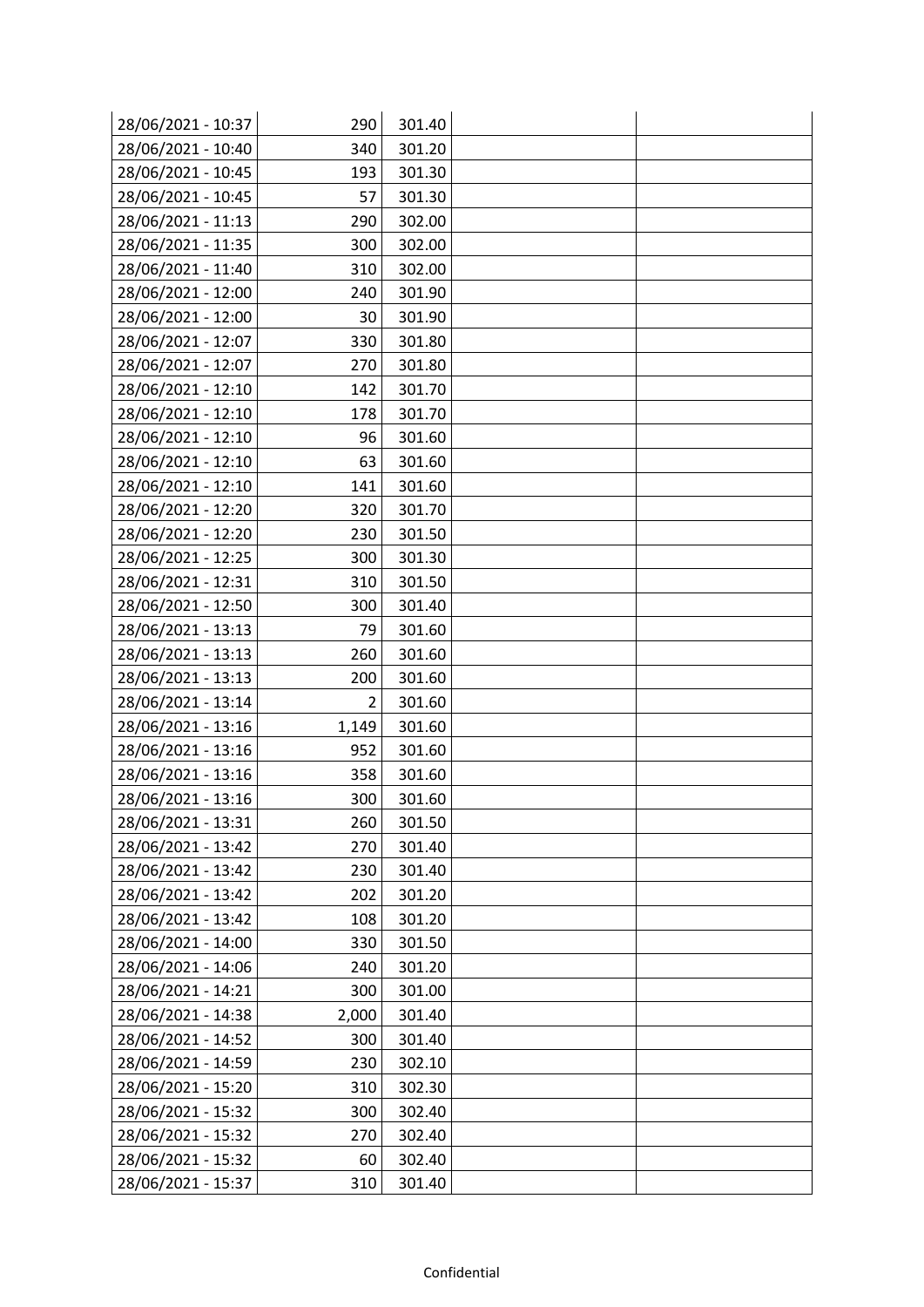| 28/06/2021 - 15:41 | 320        | 301.30 |                         |                     |
|--------------------|------------|--------|-------------------------|---------------------|
| 28/06/2021 - 15:42 | 271        | 301.00 |                         |                     |
| 28/06/2021 - 15:42 | 29         | 301.00 |                         |                     |
| 28/06/2021 - 15:42 | 270        | 301.10 |                         |                     |
| 28/06/2021 - 16:06 | 360        | 301.40 |                         |                     |
| 28/06/2021 - 16:06 | 300        | 301.40 |                         |                     |
| 28/06/2021 - 16:09 | 300        | 301.40 |                         |                     |
| 28/06/2021 - 16:23 | 330        | 301.30 |                         |                     |
| 28/06/2021 - 16:23 | 360        | 301.20 |                         |                     |
| 28/06/2021 - 16:24 | 320        | 301.00 |                         |                     |
| 28/06/2021 - 16:36 | 340        | 301.30 |                         |                     |
| 28/06/2021 - 16:36 | 320        | 301.30 |                         |                     |
| 28/06/2021 - 16:36 | 300        | 301.10 |                         |                     |
| 28/06/2021 - 16:40 | 306        | 301.10 |                         |                     |
| 28/06/2021 - 16:40 | 34         | 301.10 |                         |                     |
| 28/06/2021 - 16:46 | 400        | 301.00 |                         |                     |
| 28/06/2021 - 16:55 | 260        | 301.90 |                         |                     |
| 28/06/2021 - 17:18 | 4,616      | 301.70 |                         |                     |
| 28/06/2021 - 17:18 | 216        | 301.70 |                         |                     |
| 28/06/2021 - 17:18 | 38         | 301.70 |                         |                     |
| 28/06/2021 - 17:18 | 41         | 301.70 |                         |                     |
| 28/06/2021 - 17:18 | 21         | 301.70 |                         |                     |
| 28/06/2021 - 17:18 | 18         | 301.70 |                         |                     |
|                    |            |        | 29,000                  | 301.7430            |
|                    |            |        | June 29, 2021           |                     |
|                    |            |        |                         |                     |
|                    |            |        |                         |                     |
|                    |            |        |                         |                     |
|                    | Volume     |        |                         | Weighted average    |
|                    | (number of | Price  | Aggregated daily volume | share price per day |
| Time               | shares)    | (SEK)  | (number of shares)      | (SEK)               |
| 29/06/2021 - 09:10 | 550        | 305.10 |                         |                     |
| 29/06/2021 - 09:15 | 390        | 305.30 |                         |                     |
| 29/06/2021 - 09:21 | 100        | 306.70 |                         |                     |
| 29/06/2021 - 09:21 | 200        | 306.70 |                         |                     |
| 29/06/2021 - 09:26 | 330        | 308.20 |                         |                     |
| 29/06/2021 - 09:32 | 310        | 308.70 |                         |                     |
| 29/06/2021 - 09:50 | 160        | 309.60 |                         |                     |
| 29/06/2021 - 09:50 | 280        | 309.20 |                         |                     |
| 29/06/2021 - 09:56 | 240        | 307.70 |                         |                     |
| 29/06/2021 - 10:01 | 350        | 307.90 |                         |                     |
| 29/06/2021 - 10:05 | 320        | 309.80 |                         |                     |
| 29/06/2021 - 10:10 | 300        | 308.80 |                         |                     |
|                    |            |        |                         |                     |
| 29/06/2021 - 10:15 | 230        | 308.60 |                         |                     |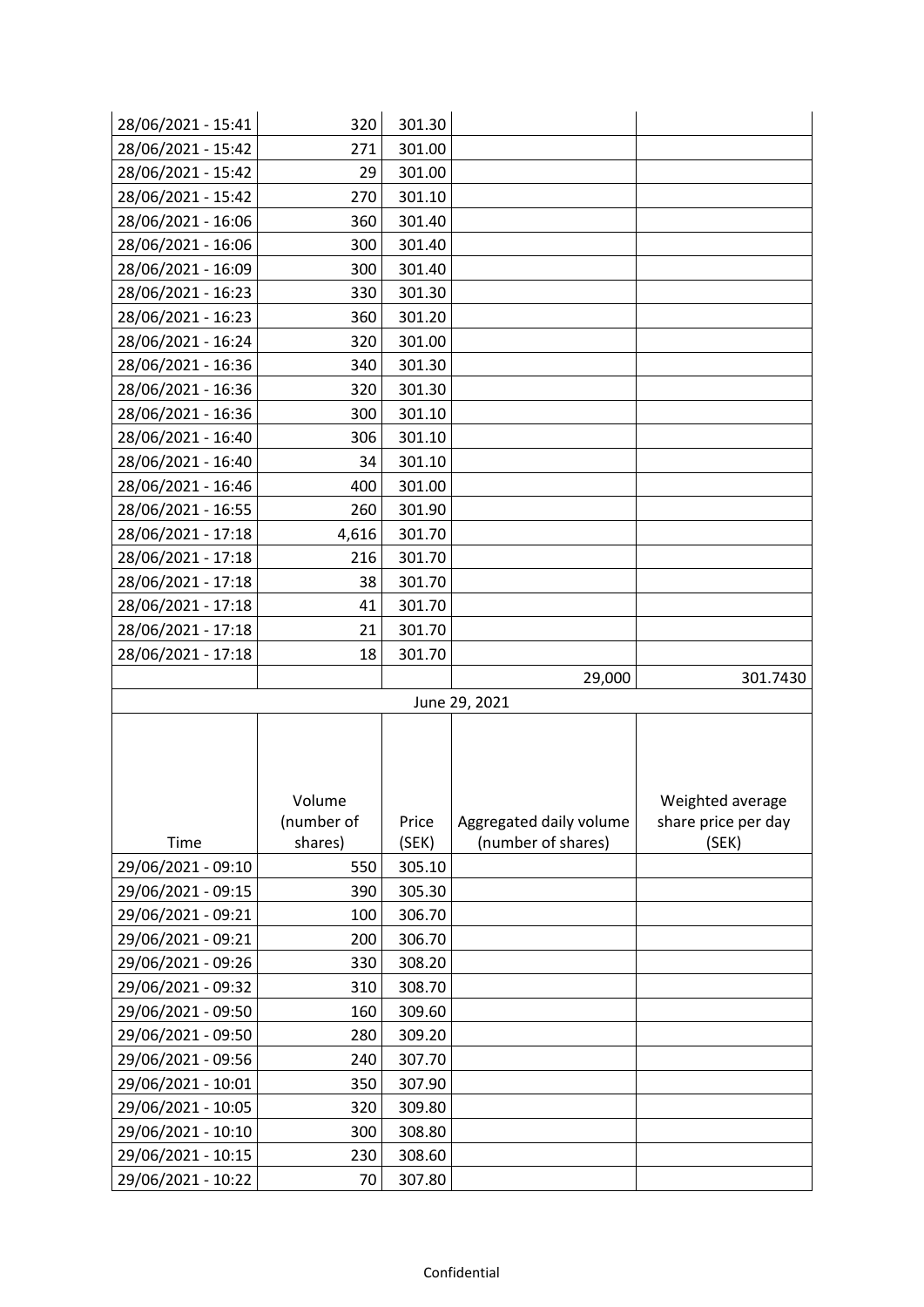| 29/06/2021 - 10:22 | 260 | 307.80 |  |
|--------------------|-----|--------|--|
| 29/06/2021 - 10:32 | 101 | 307.30 |  |
| 29/06/2021 - 10:32 | 229 | 307.30 |  |
| 29/06/2021 - 10:36 | 270 | 307.40 |  |
| 29/06/2021 - 10:43 | 310 | 307.50 |  |
| 29/06/2021 - 10:49 | 230 | 307.40 |  |
| 29/06/2021 - 10:57 | 340 | 307.20 |  |
| 29/06/2021 - 11:05 | 310 | 306.80 |  |
| 29/06/2021 - 11:16 | 290 | 307.20 |  |
| 29/06/2021 - 11:25 | 300 | 308.10 |  |
| 29/06/2021 - 11:32 | 310 | 307.20 |  |
| 29/06/2021 - 11:35 | 330 | 307.30 |  |
| 29/06/2021 - 11:44 | 320 | 306.30 |  |
| 29/06/2021 - 12:06 | 264 | 308.00 |  |
| 29/06/2021 - 12:06 | 136 | 308.00 |  |
| 29/06/2021 - 12:12 | 230 | 308.00 |  |
| 29/06/2021 - 12:45 | 177 | 308.90 |  |
| 29/06/2021 - 12:45 | 143 | 308.90 |  |
| 29/06/2021 - 12:47 | 252 | 308.60 |  |
| 29/06/2021 - 12:47 | 28  | 308.60 |  |
| 29/06/2021 - 13:24 | 290 | 308.80 |  |
| 29/06/2021 - 13:24 | 220 | 308.80 |  |
| 29/06/2021 - 13:25 | 300 | 308.90 |  |
| 29/06/2021 - 13:35 | 270 | 308.40 |  |
| 29/06/2021 - 13:43 | 350 | 308.10 |  |
| 29/06/2021 - 13:48 | 367 | 308.00 |  |
| 29/06/2021 - 13:48 | 13  | 308.00 |  |
| 29/06/2021 - 14:00 | 240 | 308.30 |  |
| 29/06/2021 - 14:25 | 261 | 308.90 |  |
| 29/06/2021 - 14:25 | 9   | 308.90 |  |
| 29/06/2021 - 14:32 | 83  | 308.50 |  |
| 29/06/2021 - 14:32 | 124 | 308.50 |  |
| 29/06/2021 - 14:32 | 83  | 308.50 |  |
| 29/06/2021 - 14:35 | 300 | 308.30 |  |
| 29/06/2021 - 14:38 | 214 | 308.50 |  |
| 29/06/2021 - 14:39 | 86  | 308.50 |  |
| 29/06/2021 - 14:43 | 99  | 307.90 |  |
| 29/06/2021 - 14:43 | 201 | 307.90 |  |
| 29/06/2021 - 14:48 | 240 | 307.90 |  |
| 29/06/2021 - 15:00 | 320 | 307.90 |  |
| 29/06/2021 - 15:10 | 300 | 307.20 |  |
| 29/06/2021 - 15:10 | 290 | 307.20 |  |
| 29/06/2021 - 15:23 | 270 | 306.50 |  |
| 29/06/2021 - 15:35 | 230 | 306.40 |  |
| 29/06/2021 - 15:38 | 340 | 306.30 |  |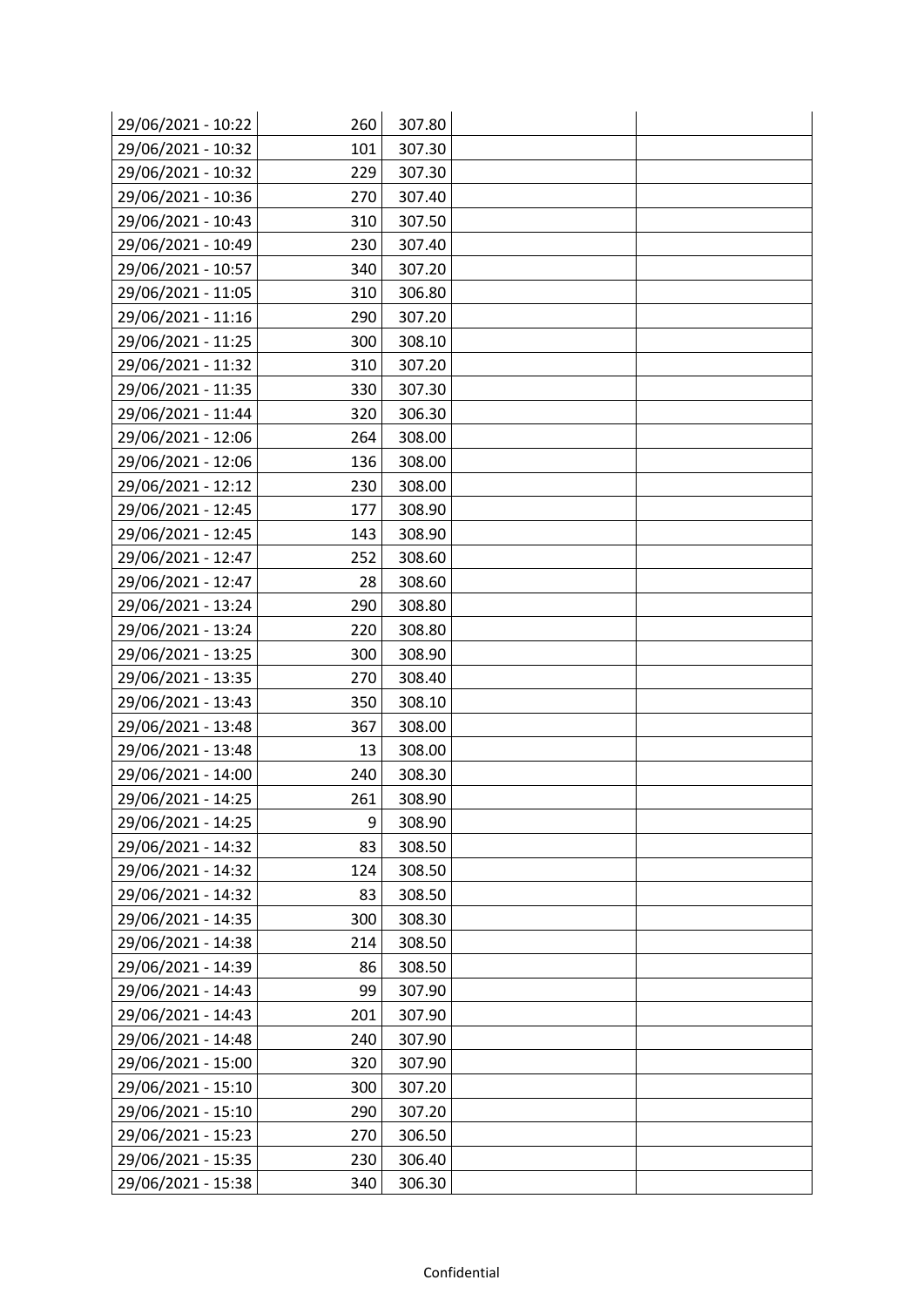| 29/06/2021 - 15:38 | 340        | 306.30 |                         |                     |
|--------------------|------------|--------|-------------------------|---------------------|
| 29/06/2021 - 15:43 | 13         | 306.20 |                         |                     |
| 29/06/2021 - 15:43 | 347        | 306.20 |                         |                     |
| 29/06/2021 - 15:47 | 287        | 306.20 |                         |                     |
| 29/06/2021 - 15:47 | 33         | 306.20 |                         |                     |
| 29/06/2021 - 15:53 | 295        | 305.90 |                         |                     |
| 29/06/2021 - 15:56 | 175        | 305.90 |                         |                     |
| 29/06/2021 - 15:56 | 35         | 305.90 |                         |                     |
| 29/06/2021 - 15:56 | 55         | 305.90 |                         |                     |
| 29/06/2021 - 16:01 | 319        | 305.90 |                         |                     |
| 29/06/2021 - 16:01 | 1          | 305.90 |                         |                     |
| 29/06/2021 - 16:05 | 303        | 305.70 |                         |                     |
| 29/06/2021 - 16:05 | 17         | 305.70 |                         |                     |
| 29/06/2021 - 16:13 | 102        | 305.80 |                         |                     |
| 29/06/2021 - 16:14 | 168        | 305.80 |                         |                     |
| 29/06/2021 - 16:30 | 350        | 306.60 |                         |                     |
| 29/06/2021 - 16:33 | 320        | 306.50 |                         |                     |
| 29/06/2021 - 16:56 | 330        | 307.00 |                         |                     |
| 29/06/2021 - 17:00 | 380        | 306.70 |                         |                     |
| 29/06/2021 - 17:00 | 290        | 306.70 |                         |                     |
| 29/06/2021 - 17:04 | 300        | 306.50 |                         |                     |
| 29/06/2021 - 17:04 | 320        | 306.60 |                         |                     |
| 29/06/2021 - 17:09 | 50         | 306.50 |                         |                     |
| 29/06/2021 - 17:09 | 300        | 306.50 |                         |                     |
| 29/06/2021 - 17:09 | 400        | 306.60 |                         |                     |
| 29/06/2021 - 17:10 | 187        | 306.50 |                         |                     |
| 29/06/2021 - 17:10 | 33         | 306.50 |                         |                     |
| 29/06/2021 - 17:19 | 310        | 306.40 |                         |                     |
| 29/06/2021 - 17:19 | 61         | 306.40 |                         |                     |
| 29/06/2021 - 17:19 | 300        | 306.40 |                         |                     |
| 29/06/2021 - 17:19 | 280        | 306.40 |                         |                     |
| 29/06/2021 - 17:19 | 139        | 306.40 |                         |                     |
|                    |            |        | 21,000                  | 307.2820            |
|                    |            |        | June 30, 2021           |                     |
|                    |            |        |                         |                     |
|                    |            |        |                         |                     |
|                    |            |        |                         |                     |
|                    | Volume     |        |                         | Weighted average    |
|                    | (number of | Price  | Aggregated daily volume | share price per day |
| Time               | shares)    | (SEK)  | (number of shares)      | (SEK)               |
| 30/06/2021 - 09:00 | 500        | 307.50 |                         |                     |
| 30/06/2021 - 09:09 | 310        | 310.10 |                         |                     |
| 30/06/2021 - 09:12 | 390        | 309.90 |                         |                     |
| 30/06/2021 - 09:14 | 250        | 309.80 |                         |                     |
| 30/06/2021 - 09:15 | 300        | 308.70 |                         |                     |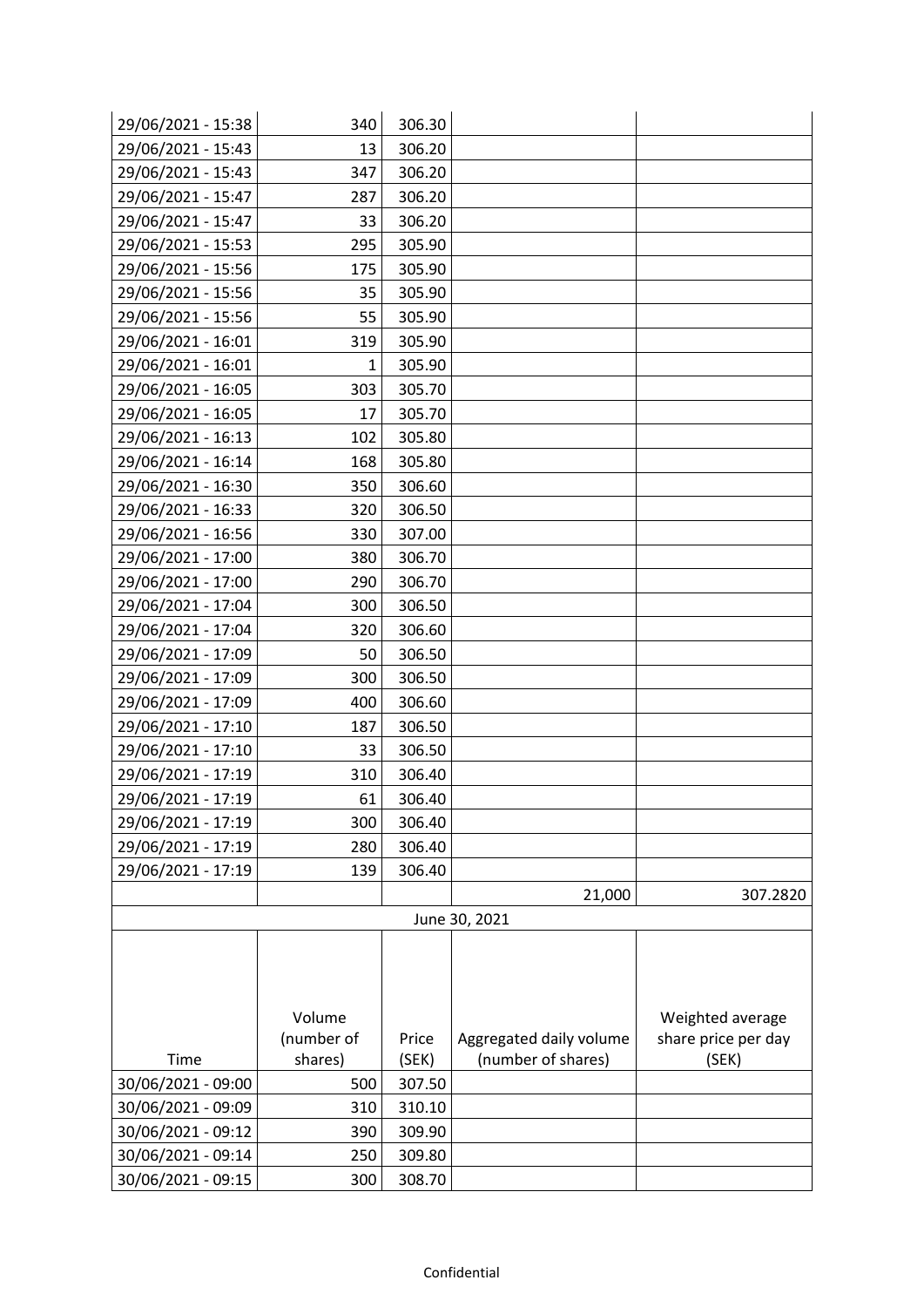| 30/06/2021 - 09:18 | 310   | 309.00 |  |
|--------------------|-------|--------|--|
| 30/06/2021 - 09:24 | 292   | 307.80 |  |
| 30/06/2021 - 09:24 | 8     | 307.80 |  |
| 30/06/2021 - 09:29 | 143   | 308.00 |  |
| 30/06/2021 - 09:29 | 14    | 308.00 |  |
| 30/06/2021 - 09:29 | 143   | 308.00 |  |
| 30/06/2021 - 09:30 | 29    | 307.70 |  |
| 30/06/2021 - 09:30 | 451   | 307.70 |  |
| 30/06/2021 - 09:34 | 24    | 307.30 |  |
| 30/06/2021 - 09:35 | 18    | 307.30 |  |
| 30/06/2021 - 09:35 | 86    | 307.30 |  |
| 30/06/2021 - 09:37 | 192   | 307.30 |  |
| 30/06/2021 - 09:41 | 28    | 306.80 |  |
| 30/06/2021 - 09:41 | 262   | 306.80 |  |
| 30/06/2021 - 09:45 | 300   | 306.50 |  |
| 30/06/2021 - 09:54 | 14    | 305.90 |  |
| 30/06/2021 - 09:54 | 316   | 305.90 |  |
| 30/06/2021 - 10:02 | 300   | 305.60 |  |
| 30/06/2021 - 10:04 | 140   | 305.30 |  |
| 30/06/2021 - 10:04 | 200   | 305.30 |  |
| 30/06/2021 - 10:06 | 55    | 305.00 |  |
| 30/06/2021 - 10:06 | 7     | 305.00 |  |
| 30/06/2021 - 10:06 | 2,438 | 305.00 |  |
| 30/06/2021 - 10:08 | 230   | 304.60 |  |
| 30/06/2021 - 10:13 | 310   | 304.10 |  |
| 30/06/2021 - 10:20 | 330   | 303.70 |  |
| 30/06/2021 - 10:20 | 1,000 | 303.70 |  |
| 30/06/2021 - 10:29 | 273   | 303.80 |  |
| 30/06/2021 - 10:29 | 37    | 303.80 |  |
| 30/06/2021 - 10:39 | 310   | 303.50 |  |
| 30/06/2021 - 10:43 | 230   | 303.60 |  |
| 30/06/2021 - 10:50 | 320   | 303.10 |  |
| 30/06/2021 - 11:01 | 300   | 302.30 |  |
| 30/06/2021 - 11:11 | 290   | 302.20 |  |
| 30/06/2021 - 11:26 | 115   | 302.30 |  |
| 30/06/2021 - 11:26 | 155   | 302.30 |  |
| 30/06/2021 - 11:30 | 310   | 302.80 |  |
| 30/06/2021 - 11:39 | 380   | 303.10 |  |
| 30/06/2021 - 11:49 | 280   | 303.00 |  |
| 30/06/2021 - 12:04 | 300   | 303.60 |  |
| 30/06/2021 - 12:11 | 230   | 303.80 |  |
| 30/06/2021 - 12:16 | 460   | 303.60 |  |
| 30/06/2021 - 12:27 | 320   | 302.20 |  |
| 30/06/2021 - 12:36 | 300   | 302.00 |  |
| 30/06/2021 - 12:39 | 109   | 302.30 |  |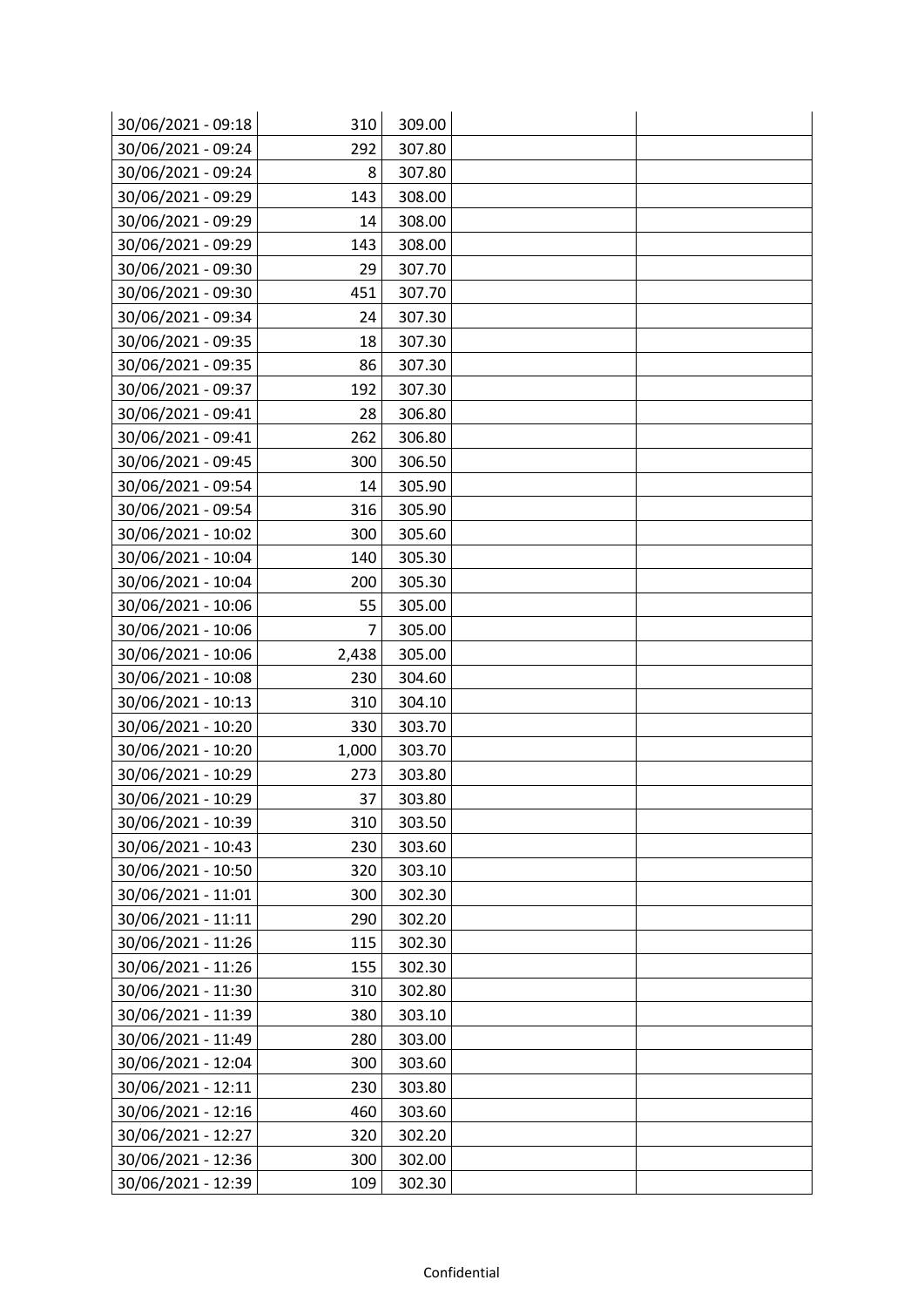| 30/06/2021 - 12:39 | 201   | 302.30 |  |
|--------------------|-------|--------|--|
| 30/06/2021 - 12:53 | 300   | 302.10 |  |
| 30/06/2021 - 12:59 | 240   | 302.20 |  |
| 30/06/2021 - 13:33 | 140   | 302.50 |  |
| 30/06/2021 - 13:33 | 180   | 302.50 |  |
| 30/06/2021 - 13:41 | 1,513 | 302.20 |  |
| 30/06/2021 - 13:41 | 487   | 302.20 |  |
| 30/06/2021 - 13:41 | 146   | 302.20 |  |
| 30/06/2021 - 13:41 | 104   | 302.20 |  |
| 30/06/2021 - 13:46 | 29    | 302.30 |  |
| 30/06/2021 - 13:46 | 47    | 302.30 |  |
| 30/06/2021 - 14:00 | 56    | 302.20 |  |
| 30/06/2021 - 14:03 | 300   | 302.30 |  |
| 30/06/2021 - 14:05 | 120   | 302.20 |  |
| 30/06/2021 - 14:05 | 64    | 302.20 |  |
| 30/06/2021 - 14:10 | 230   | 302.20 |  |
| 30/06/2021 - 14:17 | 220   | 302.30 |  |
| 30/06/2021 - 14:26 | 300   | 302.00 |  |
| 30/06/2021 - 14:37 | 290   | 302.10 |  |
| 30/06/2021 - 14:48 | 310   | 302.10 |  |
| 30/06/2021 - 14:56 | 230   | 302.10 |  |
| 30/06/2021 - 15:02 | 320   | 301.80 |  |
| 30/06/2021 - 15:14 | 300   | 301.00 |  |
| 30/06/2021 - 15:22 | 290   | 301.00 |  |
| 30/06/2021 - 15:30 | 317   | 301.10 |  |
| 30/06/2021 - 15:30 | 123   | 301.10 |  |
| 30/06/2021 - 15:41 | 318   | 301.50 |  |
| 30/06/2021 - 15:41 | 332   | 301.50 |  |
| 30/06/2021 - 15:41 | 362   | 301.50 |  |
| 30/06/2021 - 15:41 | 314   | 301.50 |  |
| 30/06/2021 - 15:41 | 174   | 301.50 |  |
| 30/06/2021 - 15:44 | 191   | 301.40 |  |
| 30/06/2021 - 15:44 | 310   | 301.40 |  |
| 30/06/2021 - 15:44 | 159   | 301.40 |  |
| 30/06/2021 - 15:48 | 53    | 301.40 |  |
| 30/06/2021 - 15:48 | 247   | 301.40 |  |
| 30/06/2021 - 15:58 | 106   | 301.40 |  |
| 30/06/2021 - 15:58 | 120   | 301.40 |  |
| 30/06/2021 - 15:58 | 110   | 301.40 |  |
| 30/06/2021 - 15:58 | 146   | 301.40 |  |
| 30/06/2021 - 15:58 | 88    | 301.40 |  |
| 30/06/2021 - 16:01 | 164   | 301.70 |  |
| 30/06/2021 - 16:01 | 156   | 301.70 |  |
| 30/06/2021 - 16:10 | 300   | 301.30 |  |
| 30/06/2021 - 16:10 | 285   | 301.30 |  |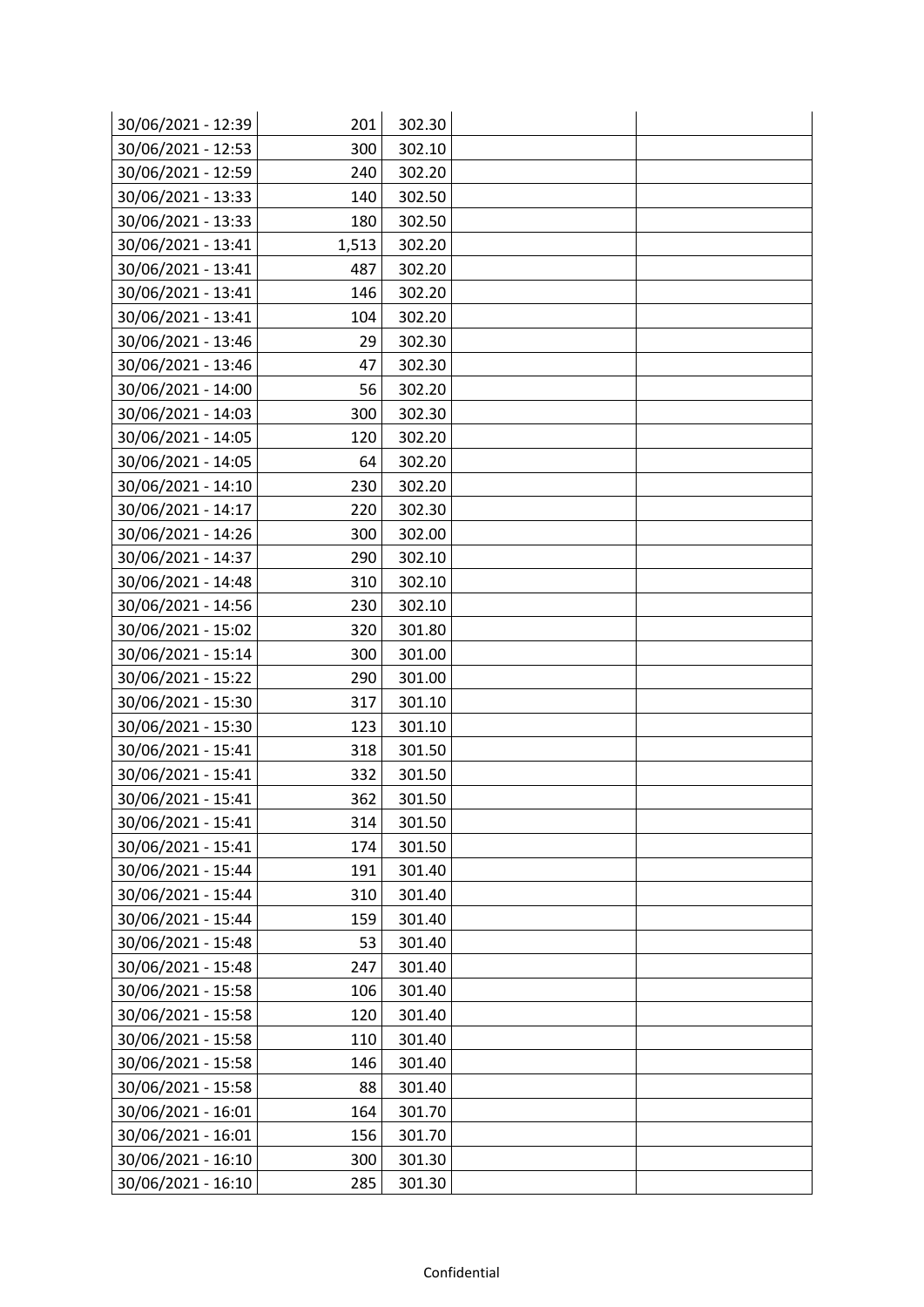| 30/06/2021 - 16:10 | 65         | 301.30 |                         |                     |
|--------------------|------------|--------|-------------------------|---------------------|
| 30/06/2021 - 16:10 | 114        | 301.10 |                         |                     |
| 30/06/2021 - 16:10 | 126        | 301.10 |                         |                     |
| 30/06/2021 - 16:18 | 330        | 301.20 |                         |                     |
| 30/06/2021 - 16:28 | 300        | 302.00 |                         |                     |
| 30/06/2021 - 16:39 | 186        | 302.30 |                         |                     |
| 30/06/2021 - 16:39 | 194        | 302.30 |                         |                     |
| 30/06/2021 - 16:39 | 200        | 302.00 |                         |                     |
| 30/06/2021 - 16:39 | 110        | 302.00 |                         |                     |
| 30/06/2021 - 16:54 | 250        | 302.20 |                         |                     |
| 30/06/2021 - 16:56 | 360        | 301.80 |                         |                     |
| 30/06/2021 - 16:58 | 94         | 302.00 |                         |                     |
| 30/06/2021 - 16:58 | 98         | 302.00 |                         |                     |
| 30/06/2021 - 16:58 | 78         | 302.00 |                         |                     |
| 30/06/2021 - 16:59 | 393        | 302.20 |                         |                     |
| 30/06/2021 - 16:59 | 357        | 302.20 |                         |                     |
| 30/06/2021 - 17:01 | 260        | 302.00 |                         |                     |
| 30/06/2021 - 17:03 | 360        | 301.90 |                         |                     |
| 30/06/2021 - 17:03 | 230        | 301.90 |                         |                     |
| 30/06/2021 - 17:05 | 253        | 302.00 |                         |                     |
| 30/06/2021 - 17:05 | 57         | 302.00 |                         |                     |
| 30/06/2021 - 17:08 | 77         | 301.90 |                         |                     |
| 30/06/2021 - 17:10 | 101        | 301.90 |                         |                     |
| 30/06/2021 - 17:10 | 394        | 301.90 |                         |                     |
| 30/06/2021 - 17:10 | 55         | 301.90 |                         |                     |
| 30/06/2021 - 17:10 | 360        | 301.90 |                         |                     |
| 30/06/2021 - 17:10 | 323        | 301.90 |                         |                     |
| 30/06/2021 - 17:24 | 193        | 302.80 |                         |                     |
| 30/06/2021 - 17:24 | 647        | 302.80 |                         |                     |
| 30/06/2021 - 17:24 | 34         | 302.80 |                         |                     |
|                    |            |        | 31,500                  | 303.3472            |
|                    |            |        | July 1, 2021            |                     |
|                    |            |        |                         |                     |
|                    |            |        |                         |                     |
|                    |            |        |                         |                     |
|                    | Volume     |        |                         | Weighted average    |
|                    | (number of | Price  | Aggregated daily volume | share price per day |
| Time               | shares)    | (SEK)  | (number of shares)      | (SEK)               |
| 01/07/2021 - 09:00 | 500        | 304.30 |                         |                     |
| 01/07/2021 - 11:05 | 565        | 307.10 |                         |                     |
| 01/07/2021 - 11:05 | 870        | 307.10 |                         |                     |
| 01/07/2021 - 11:05 | 565        | 307.10 |                         |                     |
| 01/07/2021 - 11:14 | 1,373      | 307.00 |                         |                     |
| 01/07/2021 - 11:17 | 552        | 307.00 |                         |                     |
| 01/07/2021 - 11:17 | 491        | 307.00 |                         |                     |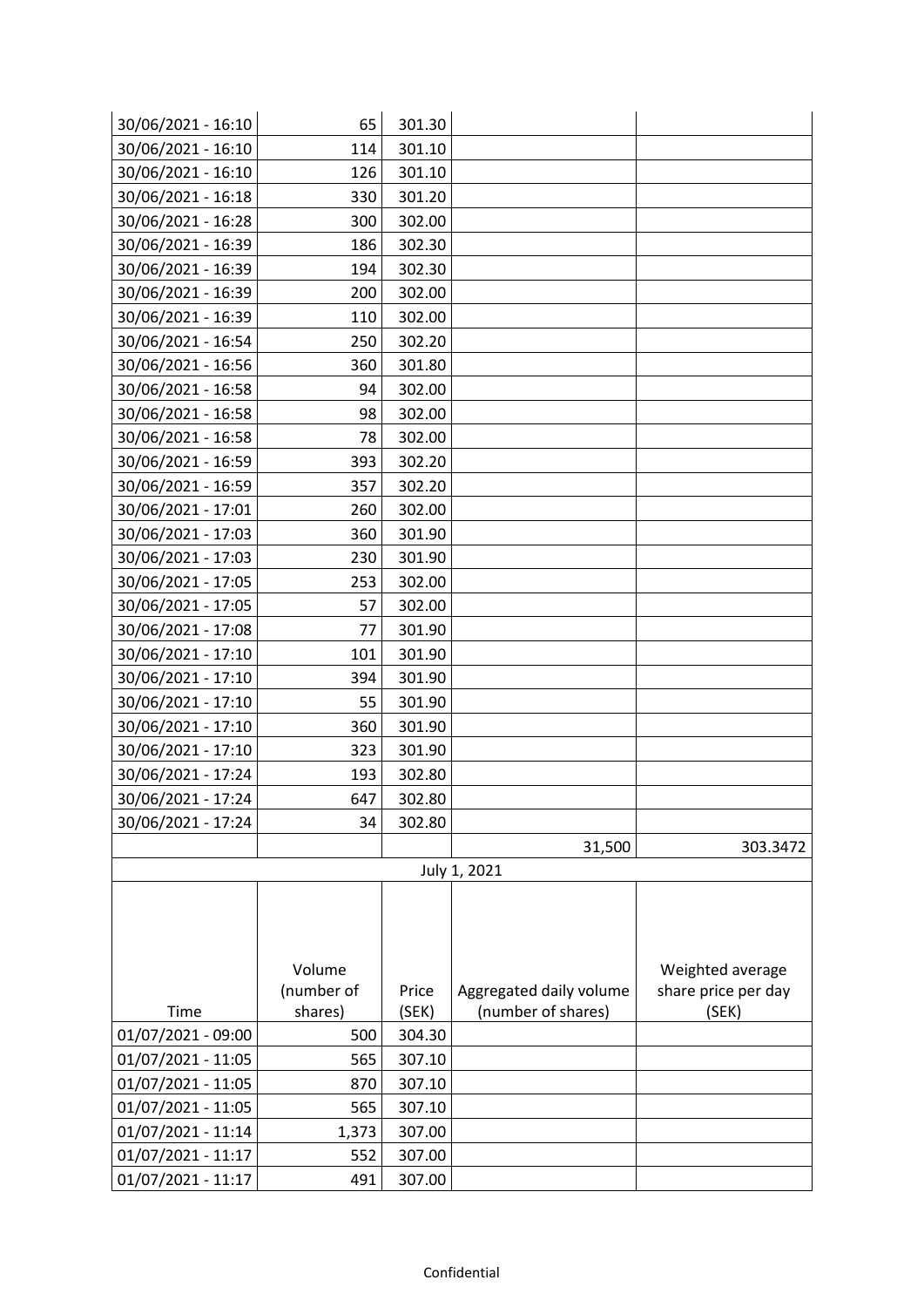| 01/07/2021 - 11:17 | 84    | 307.00 |  |
|--------------------|-------|--------|--|
| 01/07/2021 - 11:23 | 162   | 306.50 |  |
| 01/07/2021 - 11:23 | 68    | 306.50 |  |
| 01/07/2021 - 11:43 | 307   | 306.80 |  |
| 01/07/2021 - 11:43 | 1,193 | 306.80 |  |
| 01/07/2021 - 11:43 | 170   | 306.70 |  |
| 01/07/2021 - 11:49 | 120   | 306.30 |  |
| 01/07/2021 - 12:01 | 200   | 306.40 |  |
| 01/07/2021 - 12:14 | 172   | 306.30 |  |
| 01/07/2021 - 12:14 | 28    | 306.30 |  |
| 01/07/2021 - 12:16 | 400   | 306.20 |  |
| 01/07/2021 - 12:19 | 360   | 306.10 |  |
| 01/07/2021 - 12:19 | 190   | 306.00 |  |
| 01/07/2021 - 12:25 | 300   | 305.50 |  |
| 01/07/2021 - 12:26 | 2,000 | 305.40 |  |
| 01/07/2021 - 12:35 | 250   | 304.90 |  |
| 01/07/2021 - 12:41 | 310   | 304.20 |  |
| 01/07/2021 - 12:51 | 203   | 304.00 |  |
| 01/07/2021 - 12:51 | 97    | 304.00 |  |
| 01/07/2021 - 12:59 | 310   | 303.80 |  |
| 01/07/2021 - 13:12 | 300   | 304.20 |  |
| 01/07/2021 - 13:20 | 251   | 304.00 |  |
| 01/07/2021 - 13:20 | 1,749 | 304.00 |  |
| 01/07/2021 - 13:23 | 230   | 303.80 |  |
| 01/07/2021 - 14:04 | 31    | 305.40 |  |
| 01/07/2021 - 14:04 | 289   | 305.40 |  |
| 01/07/2021 - 14:09 | 230   | 305.50 |  |
| 01/07/2021 - 14:17 | 280   | 305.20 |  |
| 01/07/2021 - 14:19 | 56    | 305.00 |  |
| 01/07/2021 - 14:19 | 244   | 305.00 |  |
| 01/07/2021 - 14:28 | 300   | 304.90 |  |
| 01/07/2021 - 14:30 | 300   | 304.80 |  |
| 01/07/2021 - 14:38 | 29    | 305.30 |  |
| 01/07/2021 - 14:38 | 270   | 305.30 |  |
| 01/07/2021 - 14:38 | 1     | 305.30 |  |
| 01/07/2021 - 15:15 | 310   | 305.50 |  |
| 01/07/2021 - 15:22 | 246   | 305.30 |  |
| 01/07/2021 - 15:22 | 280   | 305.30 |  |
| 01/07/2021 - 15:22 | 54    | 305.30 |  |
| 01/07/2021 - 15:32 | 430   | 305.30 |  |
| 01/07/2021 - 15:32 | 30    | 305.30 |  |
| 01/07/2021 - 15:34 | 270   | 305.20 |  |
| 01/07/2021 - 15:34 | 250   | 305.20 |  |
| 01/07/2021 - 15:35 | 300   | 305.00 |  |
| 01/07/2021 - 15:40 | 380   | 304.80 |  |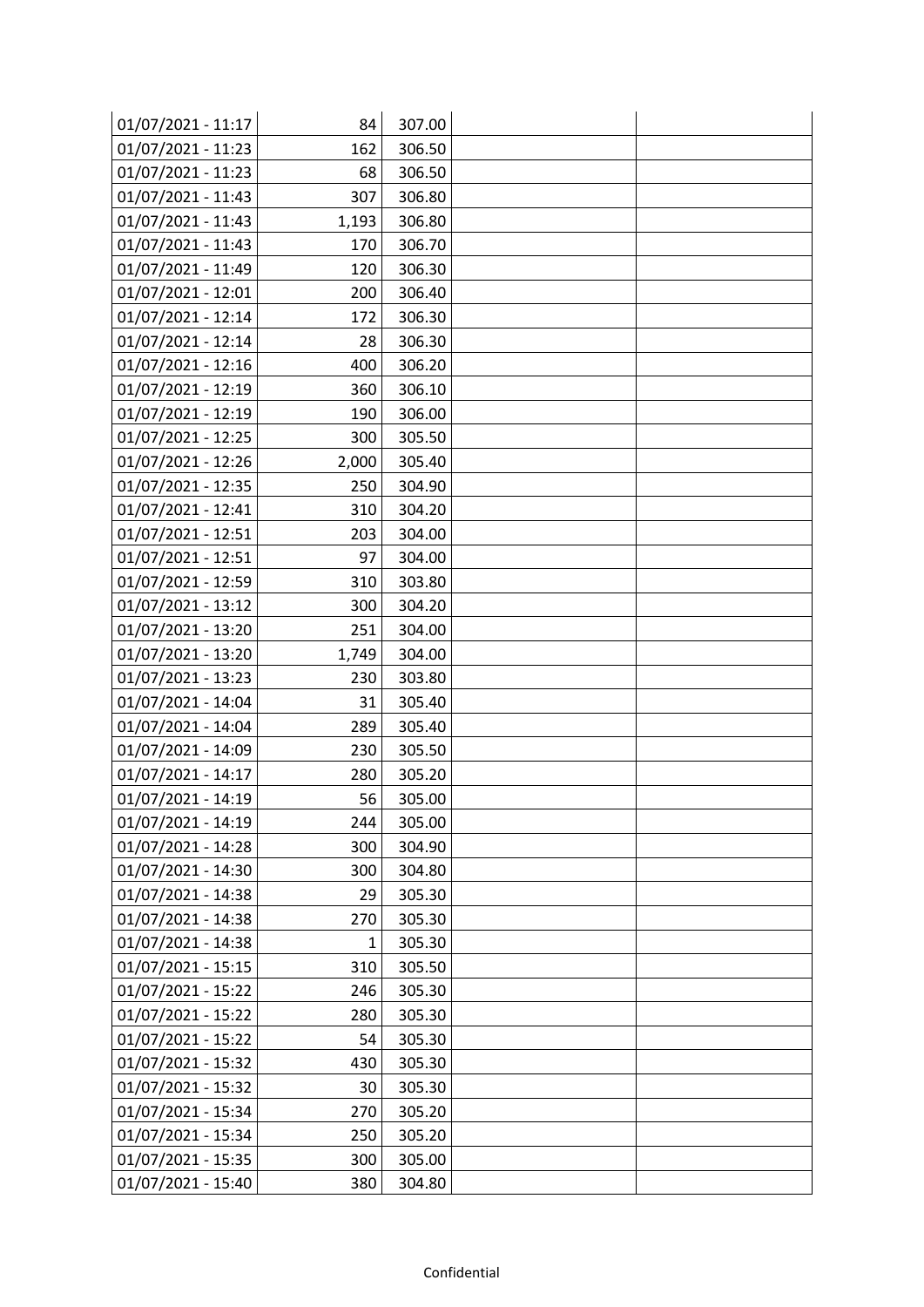| 01/07/2021 - 15:43 | 310 | 304.70 |        |          |
|--------------------|-----|--------|--------|----------|
| 01/07/2021 - 15:47 | 300 | 304.40 |        |          |
| 01/07/2021 - 15:48 | 320 | 304.40 |        |          |
| 01/07/2021 - 15:52 | 52  | 304.10 |        |          |
| 01/07/2021 - 15:52 | 248 | 304.10 |        |          |
| 01/07/2021 - 16:00 | 320 | 304.60 |        |          |
| 01/07/2021 - 16:04 | 340 | 304.80 |        |          |
| 01/07/2021 - 16:17 | 370 | 305.40 |        |          |
| 01/07/2021 - 16:24 | 50  | 305.50 |        |          |
| 01/07/2021 - 16:24 | 190 | 305.50 |        |          |
| 01/07/2021 - 16:25 | 370 | 305.40 |        |          |
| 01/07/2021 - 16:29 | 120 | 305.10 |        |          |
| 01/07/2021 - 16:29 | 200 | 305.10 |        |          |
| 01/07/2021 - 16:31 | 119 | 305.00 |        |          |
| 01/07/2021 - 16:31 | 191 | 305.00 |        |          |
| 01/07/2021 - 16:35 | 320 | 304.70 |        |          |
| 01/07/2021 - 16:40 | 142 | 305.10 |        |          |
| 01/07/2021 - 16:40 | 200 | 305.10 |        |          |
| 01/07/2021 - 16:40 | 1   | 305.10 |        |          |
| 01/07/2021 - 16:47 | 290 | 305.30 |        |          |
| 01/07/2021 - 16:47 | 40  | 305.30 |        |          |
| 01/07/2021 - 16:47 | 270 | 305.30 |        |          |
| 01/07/2021 - 16:49 | 56  | 305.10 |        |          |
| 01/07/2021 - 16:49 | 85  | 305.10 |        |          |
| 01/07/2021 - 16:49 | 229 | 305.10 |        |          |
| 01/07/2021 - 16:58 | 320 | 305.40 |        |          |
| 01/07/2021 - 16:59 | 850 | 305.30 |        |          |
| 01/07/2021 - 17:07 | 210 | 305.90 |        |          |
| 01/07/2021 - 17:07 | 180 | 305.90 |        |          |
| 01/07/2021 - 17:08 | 231 | 305.80 |        |          |
| 01/07/2021 - 17:08 | 119 | 305.80 |        |          |
| 01/07/2021 - 17:08 | 300 | 305.70 |        |          |
| 01/07/2021 - 17:09 | 194 | 305.60 |        |          |
| 01/07/2021 - 17:09 | 156 | 305.60 |        |          |
| 01/07/2021 - 17:09 | 460 | 305.50 |        |          |
| 01/07/2021 - 17:11 | 550 | 305.40 |        |          |
| 01/07/2021 - 17:13 | 390 | 305.30 |        |          |
| 01/07/2021 - 17:14 | 402 | 305.30 |        |          |
| 01/07/2021 - 17:14 | 18  | 305.30 |        |          |
| 01/07/2021 - 17:16 | 310 | 305.30 |        |          |
| 01/07/2021 - 17:19 | 187 | 305.20 |        |          |
| 01/07/2021 - 17:19 | 310 | 305.20 |        |          |
| 01/07/2021 - 17:19 | 380 | 305.20 |        |          |
| 01/07/2021 - 17:19 | 350 | 305.20 |        |          |
|                    |     |        | 30,000 | 305.4789 |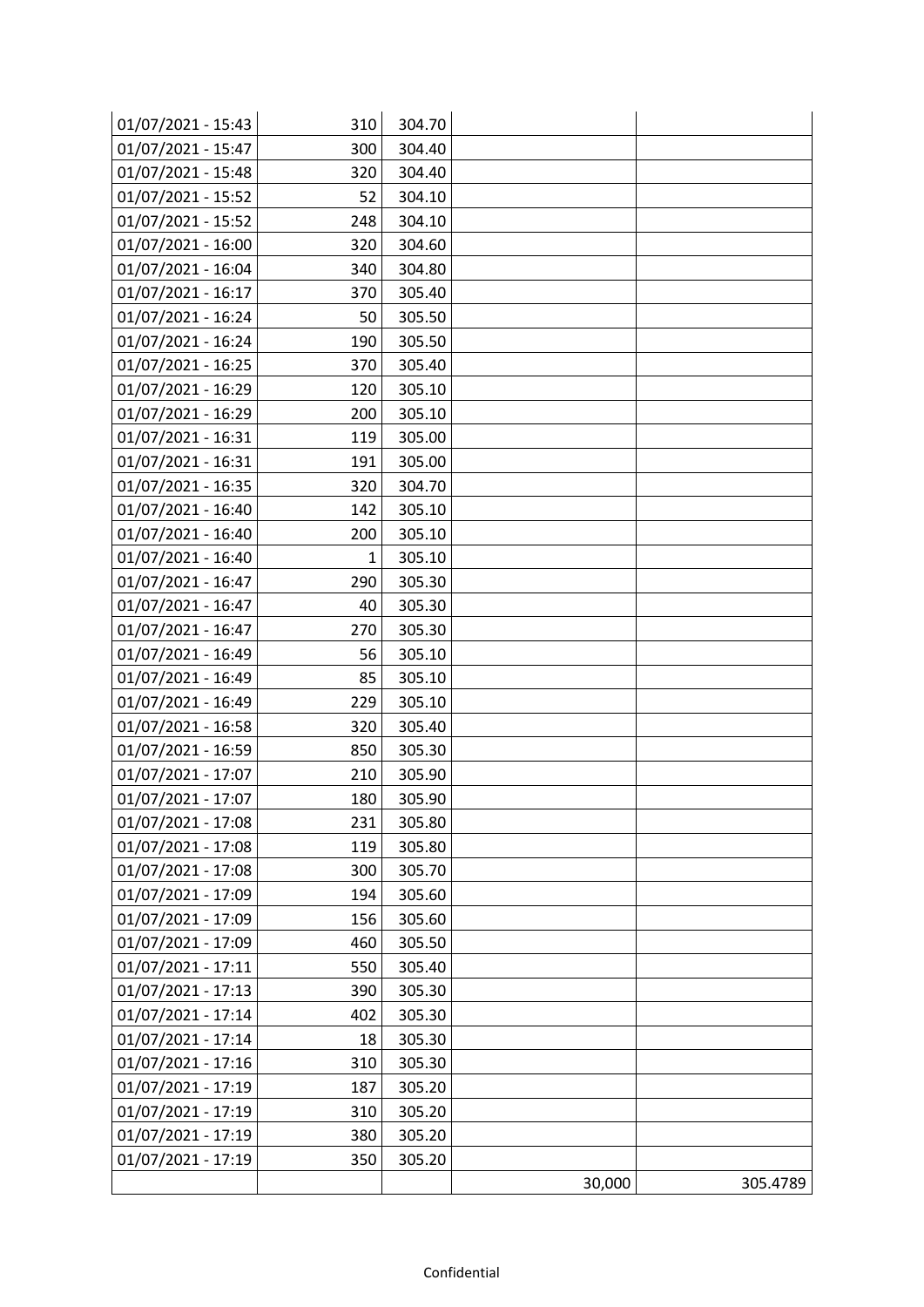|                    | July 2, 2021 |        |                         |                     |  |  |
|--------------------|--------------|--------|-------------------------|---------------------|--|--|
|                    |              |        |                         |                     |  |  |
|                    |              |        |                         |                     |  |  |
|                    |              |        |                         |                     |  |  |
|                    | Volume       |        |                         | Weighted average    |  |  |
|                    | (number of   | Price  | Aggregated daily volume | share price per day |  |  |
| Time               | shares)      | (SEK)  | (number of shares)      | (SEK)               |  |  |
| 02/07/2021 - 10:15 | 31           | 308.80 |                         |                     |  |  |
| 02/07/2021 - 10:16 | 2,640        | 308.80 |                         |                     |  |  |
| 02/07/2021 - 10:16 | 329          | 308.80 |                         |                     |  |  |
| 02/07/2021 - 10:40 | 200          | 307.60 |                         |                     |  |  |
| 02/07/2021 - 10:40 | 16           | 307.60 |                         |                     |  |  |
| 02/07/2021 - 10:47 | 4            | 307.60 |                         |                     |  |  |
| 02/07/2021 - 10:47 | 180          | 307.60 |                         |                     |  |  |
| 02/07/2021 - 10:47 | 80           | 307.50 |                         |                     |  |  |
| 02/07/2021 - 10:47 | 100          | 307.50 |                         |                     |  |  |
| 02/07/2021 - 10:52 | 505          | 307.50 |                         |                     |  |  |
| 02/07/2021 - 10:52 | 100          | 307.50 |                         |                     |  |  |
| 02/07/2021 - 10:52 | 240          | 307.50 |                         |                     |  |  |
| 02/07/2021 - 10:56 | 72           | 307.80 |                         |                     |  |  |
| 02/07/2021 - 10:56 | 118          | 307.80 |                         |                     |  |  |
| 02/07/2021 - 10:58 | 100          | 307.50 |                         |                     |  |  |
| 02/07/2021 - 10:58 | 100          | 307.50 |                         |                     |  |  |
| 02/07/2021 - 10:58 | 100          | 307.50 |                         |                     |  |  |
| 02/07/2021 - 10:58 | 100          | 307.50 |                         |                     |  |  |
| 02/07/2021 - 10:58 | 100          | 307.50 |                         |                     |  |  |
| 02/07/2021 - 11:00 | 100          | 307.50 |                         |                     |  |  |
| 02/07/2021 - 11:00 | 100          | 307.50 |                         |                     |  |  |
| 02/07/2021 - 11:00 | 100          | 307.50 |                         |                     |  |  |
| 02/07/2021 - 11:00 | 100          | 307.50 |                         |                     |  |  |
| 02/07/2021 - 11:00 | 100          | 307.50 |                         |                     |  |  |
| 02/07/2021 - 11:02 | 100          | 307.50 |                         |                     |  |  |
| 02/07/2021 - 11:02 | 950          | 307.50 |                         |                     |  |  |
| 02/07/2021 - 11:02 | 11           | 307.60 |                         |                     |  |  |
| 02/07/2021 - 11:02 | 239          | 307.60 |                         |                     |  |  |
| 02/07/2021 - 11:03 | 65           | 307.50 |                         |                     |  |  |
| 02/07/2021 - 11:03 | 100          | 307.50 |                         |                     |  |  |
| 02/07/2021 - 11:12 | 190          | 307.20 |                         |                     |  |  |
| 02/07/2021 - 11:17 | 250          | 308.00 |                         |                     |  |  |
| 02/07/2021 - 11:24 | 110          | 308.10 |                         |                     |  |  |
| 02/07/2021 - 11:24 | 160          | 308.10 |                         |                     |  |  |
| 02/07/2021 - 11:28 | 200          | 307.80 |                         |                     |  |  |
| 02/07/2021 - 11:35 | 260          | 308.10 |                         |                     |  |  |
| 02/07/2021 - 11:39 | 270          | 308.50 |                         |                     |  |  |
| 02/07/2021 - 11:51 | 45           | 308.30 |                         |                     |  |  |
|                    |              |        |                         |                     |  |  |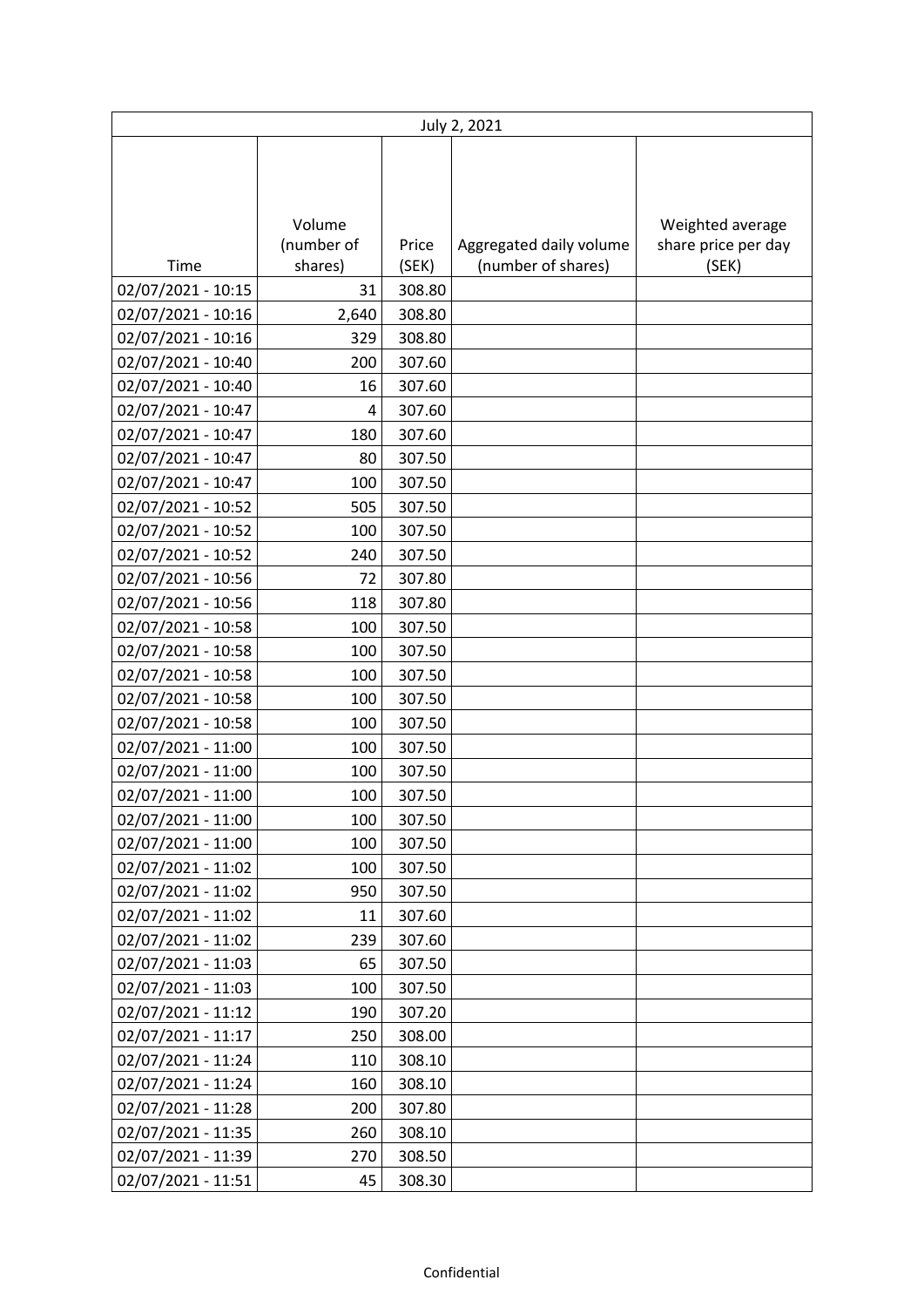| 02/07/2021 - 11:51 | 185   | 308.30 |  |
|--------------------|-------|--------|--|
| 02/07/2021 - 12:09 | 70    | 308.40 |  |
| 02/07/2021 - 12:09 | 170   | 308.40 |  |
| 02/07/2021 - 12:14 | 270   | 308.60 |  |
| 02/07/2021 - 12:18 | 260   | 308.50 |  |
| 02/07/2021 - 12:32 | 270   | 308.40 |  |
| 02/07/2021 - 12:53 | 147   | 308.50 |  |
| 02/07/2021 - 12:53 | 93    | 308.50 |  |
| 02/07/2021 - 14:59 | 200   | 309.00 |  |
| 02/07/2021 - 14:59 | 100   | 309.00 |  |
| 02/07/2021 - 14:59 | 100   | 309.00 |  |
| 02/07/2021 - 14:59 | 30    | 309.00 |  |
| 02/07/2021 - 14:59 | 100   | 309.00 |  |
| 02/07/2021 - 14:59 | 100   | 309.00 |  |
| 02/07/2021 - 14:59 | 100   | 309.00 |  |
| 02/07/2021 - 15:10 | 100   | 309.00 |  |
| 02/07/2021 - 15:10 | 100   | 309.00 |  |
| 02/07/2021 - 15:10 | 200   | 309.00 |  |
| 02/07/2021 - 15:10 | 100   | 309.00 |  |
| 02/07/2021 - 15:10 | 28    | 309.00 |  |
| 02/07/2021 - 15:10 | 94    | 309.00 |  |
| 02/07/2021 - 15:10 | 6     | 309.00 |  |
| 02/07/2021 - 15:10 | 6     | 309.00 |  |
| 02/07/2021 - 15:10 | 94    | 309.00 |  |
| 02/07/2021 - 15:10 | 94    | 309.00 |  |
| 02/07/2021 - 15:10 | 100   | 309.00 |  |
| 02/07/2021 - 15:10 | 100   | 309.00 |  |
| 02/07/2021 - 15:10 | 100   | 309.00 |  |
| 02/07/2021 - 15:10 | 1,048 | 309.00 |  |
| 02/07/2021 - 15:10 | 75    | 309.00 |  |
| 02/07/2021 - 15:10 | 25    | 309.00 |  |
| 02/07/2021 - 15:42 | 100   | 309.00 |  |
| 02/07/2021 - 15:42 | 100   | 309.00 |  |
| 02/07/2021 - 15:44 | 100   | 309.00 |  |
| 02/07/2021 - 15:44 | 100   | 309.00 |  |
| 02/07/2021 - 15:44 | 100   | 309.00 |  |
| 02/07/2021 - 15:44 | 200   | 309.00 |  |
| 02/07/2021 - 15:44 | 100   | 309.00 |  |
| 02/07/2021 - 15:44 | 370   | 309.00 |  |
| 02/07/2021 - 16:10 | 1,035 | 309.00 |  |
| 02/07/2021 - 16:10 | 100   | 309.00 |  |
| 02/07/2021 - 16:10 | 151   | 309.00 |  |
| 02/07/2021 - 16:10 | 100   | 309.00 |  |
| 02/07/2021 - 16:10 | 100   | 309.00 |  |
| 02/07/2021 - 16:10 | 146   | 309.00 |  |